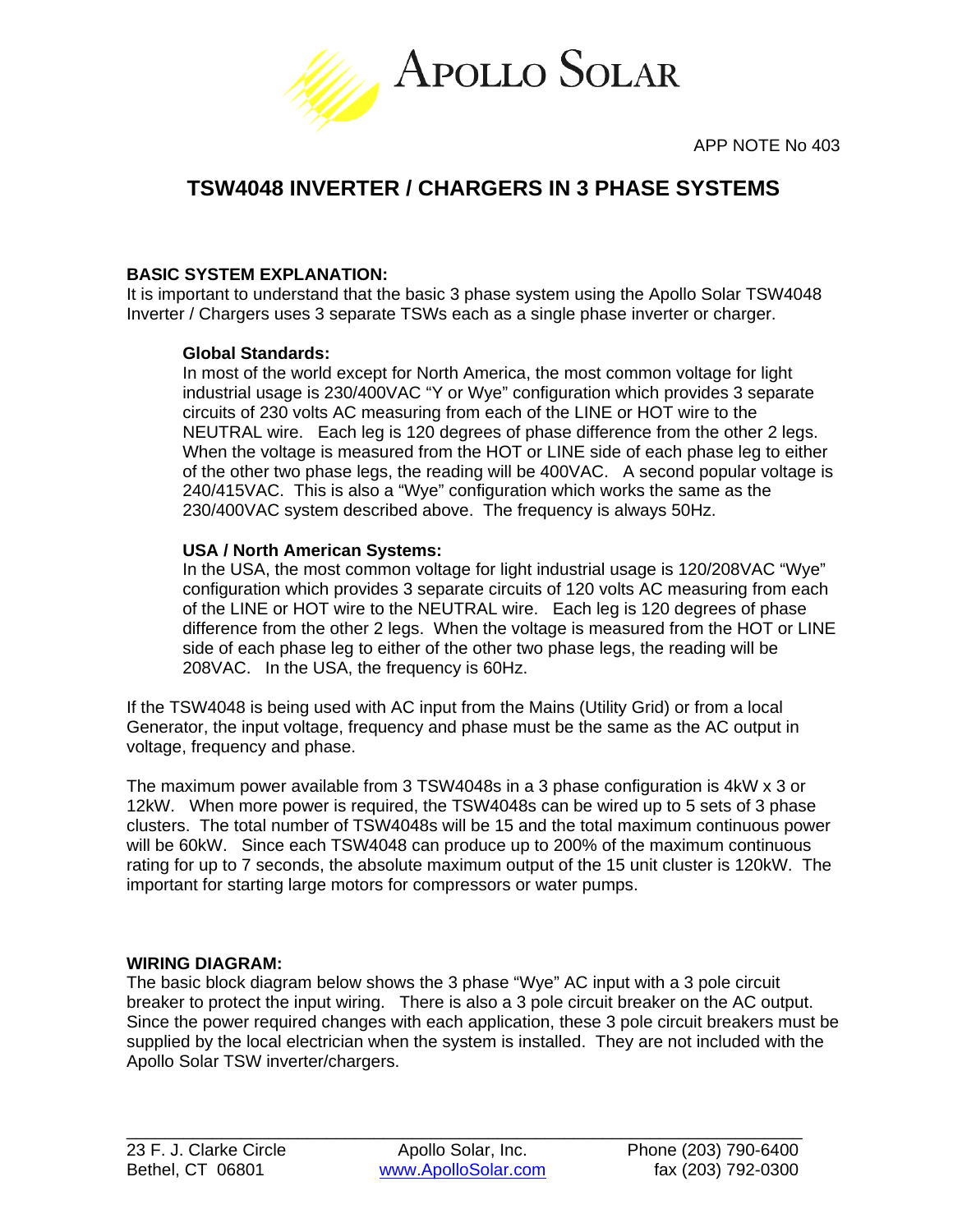Also shown in the Block Diagram below is the DC connection to the 48 volt battery. The battery may be charged from the TSWs which will use power from the AC when there is extra that the Load does not require.

Alternatively, the Battery can be charged using Solar Power input with Apollo Solar T80HV MPPT Charge Controllers.



Note that the TSW4048 Inverter/Chargers require 2 cables connected between them: Cable 1 is the ASNET for data and Cable 2 is the CANbus Stacking Cable which provides fast control signals from the Master to the Slaves. The Inverters at the end of the stack require Terminators to be inserted into the connectors.